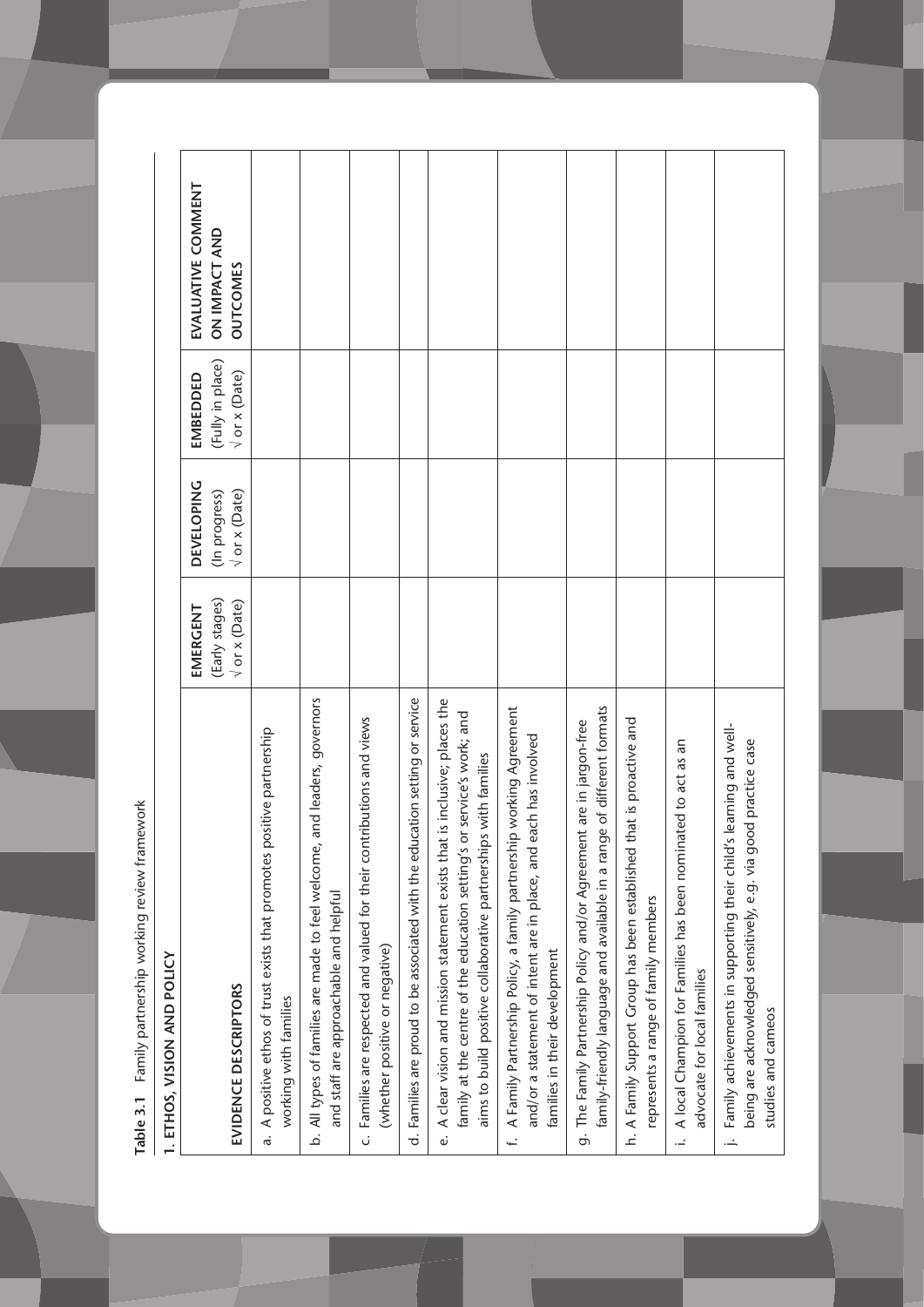2. LEADERSHIP, MANAGEMENT AND COORDINATION **2. LEADERSHIP, MANAGEMENT AND COORDINATION**

|                                                                                                                                                                                                                                                         | EMERGENT                        | <b>DEVELOPING</b>                     | EMBEDDED                                 | EVALUATIVE COMMENT               |
|---------------------------------------------------------------------------------------------------------------------------------------------------------------------------------------------------------------------------------------------------------|---------------------------------|---------------------------------------|------------------------------------------|----------------------------------|
| EVIDENCE DESCRIPTORS                                                                                                                                                                                                                                    | (Early stages)<br>V or x (Date) | $\sqrt{or}$ x (Date)<br>(In progress) | (Fully in place)<br>$\sqrt{or}$ x (Date) | ON IMPACT AND<br><b>OUTCOMES</b> |
| importance and value of a 'family-friendly' approach to partnership<br>promotes the<br>a. The leader of the education setting or service<br>working among stakeholders                                                                                  |                                 |                                       |                                          |                                  |
| b. There is a member on the governing body nominated for Family<br>Partnership                                                                                                                                                                          |                                 |                                       |                                          |                                  |
| c. There is a designated member of staff responsible for leading,<br>managing and coordinating Family Liaison and Partnerships                                                                                                                          |                                 |                                       |                                          |                                  |
| d. An 'open door' policy and appointment system are in operation, for<br>families to access senior leaders, governors and staff                                                                                                                         |                                 |                                       |                                          |                                  |
| e. The leader of the education setting/service is 'family-facing', visible in the<br>local community and families readily acknowledge his/or her presence                                                                                               |                                 |                                       |                                          |                                  |
| development plan and know what the key priorities are that relate to<br>f. Families have access to the education setting's or service's<br>working with families                                                                                        |                                 |                                       |                                          |                                  |
| set that will ensure<br>g. Challenging and stretching targets have been<br>family partnership priorities are achieved                                                                                                                                   |                                 |                                       |                                          |                                  |
| decision-making on<br>h. The views of families inform senior leadership<br>relevant family issues or concerns                                                                                                                                           |                                 |                                       |                                          |                                  |
| reports annually on<br>i. The leader of the education setting or service<br>family partnership working to stakeholders                                                                                                                                  |                                 |                                       |                                          |                                  |
| j. The leader of the education setting/service builds capacity in the staff<br>workforce and models good practice, to enable them to be 'family-<br>facing', confident, competent and skilled in working in partnership<br>with a diversity of families |                                 |                                       |                                          |                                  |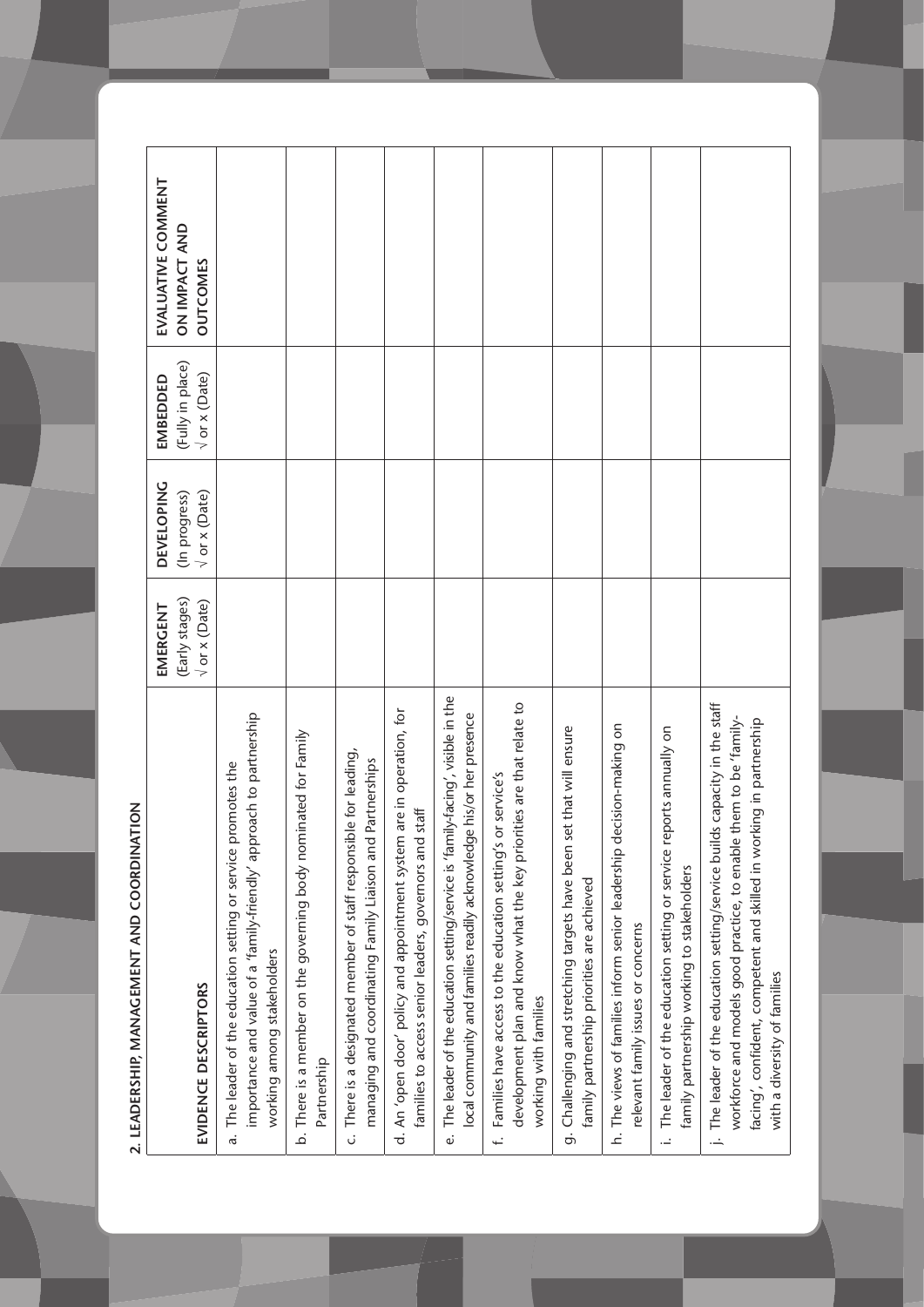| i           |   |
|-------------|---|
|             |   |
| Ξ           |   |
|             |   |
|             |   |
|             |   |
| i           |   |
|             |   |
|             |   |
|             |   |
|             |   |
|             |   |
|             |   |
|             |   |
|             |   |
|             |   |
|             |   |
| ;<br>;<br>; |   |
|             |   |
|             |   |
|             |   |
|             |   |
|             |   |
|             |   |
|             |   |
|             |   |
|             |   |
|             |   |
|             |   |
|             |   |
|             |   |
|             |   |
|             |   |
|             |   |
|             |   |
|             |   |
| !           |   |
|             |   |
| <br> <br>   |   |
|             |   |
|             |   |
|             |   |
|             |   |
|             |   |
|             |   |
|             |   |
|             |   |
|             |   |
|             |   |
|             |   |
|             |   |
|             |   |
|             |   |
|             |   |
|             |   |
|             |   |
|             |   |
|             |   |
| ť           | ı |

|                                                                                                                                                                                                             | EMERGENT                                    | <b>DEVELOPING</b>                     | EMBEDDED                                 | EVALUATIVE COMMENT               |
|-------------------------------------------------------------------------------------------------------------------------------------------------------------------------------------------------------------|---------------------------------------------|---------------------------------------|------------------------------------------|----------------------------------|
| EVIDENCE DESCRIPTORS                                                                                                                                                                                        | (Early stages)<br>$\sqrt{or} \times (Date)$ | $\sqrt{$ or x (Date)<br>(In progress) | (Fully in place)<br>$\sqrt{or}$ x (Date) | ON IMPACT AND<br><b>OUTCOMES</b> |
| family issues, and are clear about the Family Partnership Coordinator's role<br>a. Families know which designated member of staff to contact regarding                                                      |                                             |                                       |                                          |                                  |
| b. Family-friendly language is used in all forms of communication with<br>families, which is factual, concise and objective                                                                                 |                                             |                                       |                                          |                                  |
| confidentiality and information sharing in any communication with<br>c. Clear procedures and protocols are in place that inform staff about<br>families                                                     |                                             |                                       |                                          |                                  |
| d. Families are provided with good quality information in a range of accessible<br>formats, about the activities, events and services available to them locally                                             |                                             |                                       |                                          |                                  |
| e. Families have the opportunity to contribute evidence to the setting/<br>service review process                                                                                                           |                                             |                                       |                                          |                                  |
| decisions about any changes in policy or practice that are likely to impact on<br>f. Families are consulted when the education setting or service is making<br>families                                     |                                             |                                       |                                          |                                  |
| or service to seek family views, ideas and opinions, e.g. focus groups,<br>the education setting<br>surveys or web-based forums, text messaging, blogs<br>g. A range of different approaches is utilised by |                                             |                                       |                                          |                                  |
| h. The views of families are listened to and acted upon by senior leaders<br>and managers within the education setting or service                                                                           |                                             |                                       |                                          |                                  |
| i. Families are kept fully informed about their children's learning,<br>progress, behaviour, attendance and well-being                                                                                      |                                             |                                       |                                          |                                  |
| j. Prompt feedback is provided to families when following up on any<br>queries, issues or complaints raised                                                                                                 |                                             |                                       |                                          |                                  |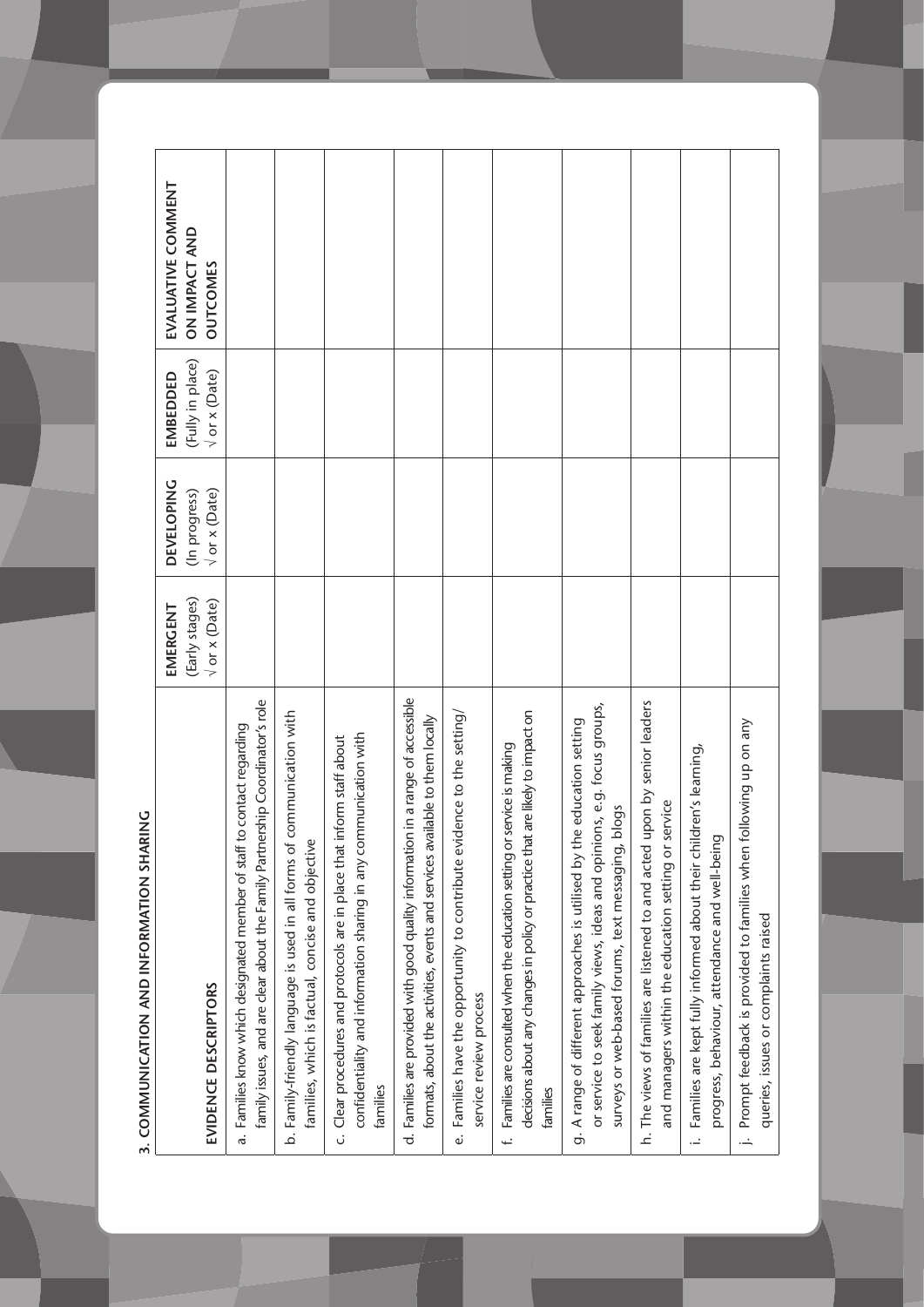4. PARTNERSHIP IN PRACTICE **4. PARTNERSHIP IN PRACTICE**

|                                                                                                                                                                                                                                                                              | EMERGENT                  | <b>DEVELOPING</b>         | EMBEDDED                  | EVALUATIVE COMMENT   |
|------------------------------------------------------------------------------------------------------------------------------------------------------------------------------------------------------------------------------------------------------------------------------|---------------------------|---------------------------|---------------------------|----------------------|
|                                                                                                                                                                                                                                                                              | (Early stages)            | (In progress)             | (Fully in place)          | <b>ON IMPACT AND</b> |
| EVIDENCE DESCRIPTORS                                                                                                                                                                                                                                                         | $\sqrt{or} \times (Date)$ | $\sqrt{or} \times (Date)$ | $\sqrt{or} \times (Date)$ | <b>OUTCOMES</b>      |
| is available throughout<br>opportunities in response to feedback and requests from families<br>e and recreational<br>A varied menu of family activities and events<br>the year that promotes family learning, leisur<br>$\vec{a}$                                            |                           |                           |                           |                      |
| b. Families are able to make informed choices about which activities and<br>events they wish to participate in                                                                                                                                                               |                           |                           |                           |                      |
| range of families to<br>Activities and events are accessible to the full<br>ensure equality of opportunity<br>ن                                                                                                                                                              |                           |                           |                           |                      |
| ies or events accordingly<br>d. The education setting or service understands the needs of a diversity<br>of families, and is able to adapt family activiti<br>to meet those needs, e.g. disability, gender                                                                   |                           |                           |                           |                      |
| ICT and other multi-media technology are utilised to enhance family<br>activities and family learning<br>نه                                                                                                                                                                  |                           |                           |                           |                      |
| have been provided with appropriate training and are clear about the role<br>Families have the opportunity to participate in volunteering activities, and<br>ب<br>پ                                                                                                          |                           |                           |                           |                      |
| g. Significant achievements by families in activities and events run by<br>the education setting or service are acknowledged and celebrated<br>through awards, certificates, prizes and media reporting                                                                      |                           |                           |                           |                      |
| h. Family activities and events provide respect and respond to cultural diversity                                                                                                                                                                                            |                           |                           |                           |                      |
| Health and safety and risk assessments are undertaken in relation to any<br>family activities or events that may involve a 'risk', but these policies and<br>procedures do not stifle or inhibit creativity in the planning and delivery<br>of enjoyable activities<br>.<br> |                           |                           |                           |                      |
| is available to families throughout the day for various meetings and events<br>A Family Room is provided in the education setting or service base, which<br>$\dot{=}$                                                                                                        |                           |                           |                           |                      |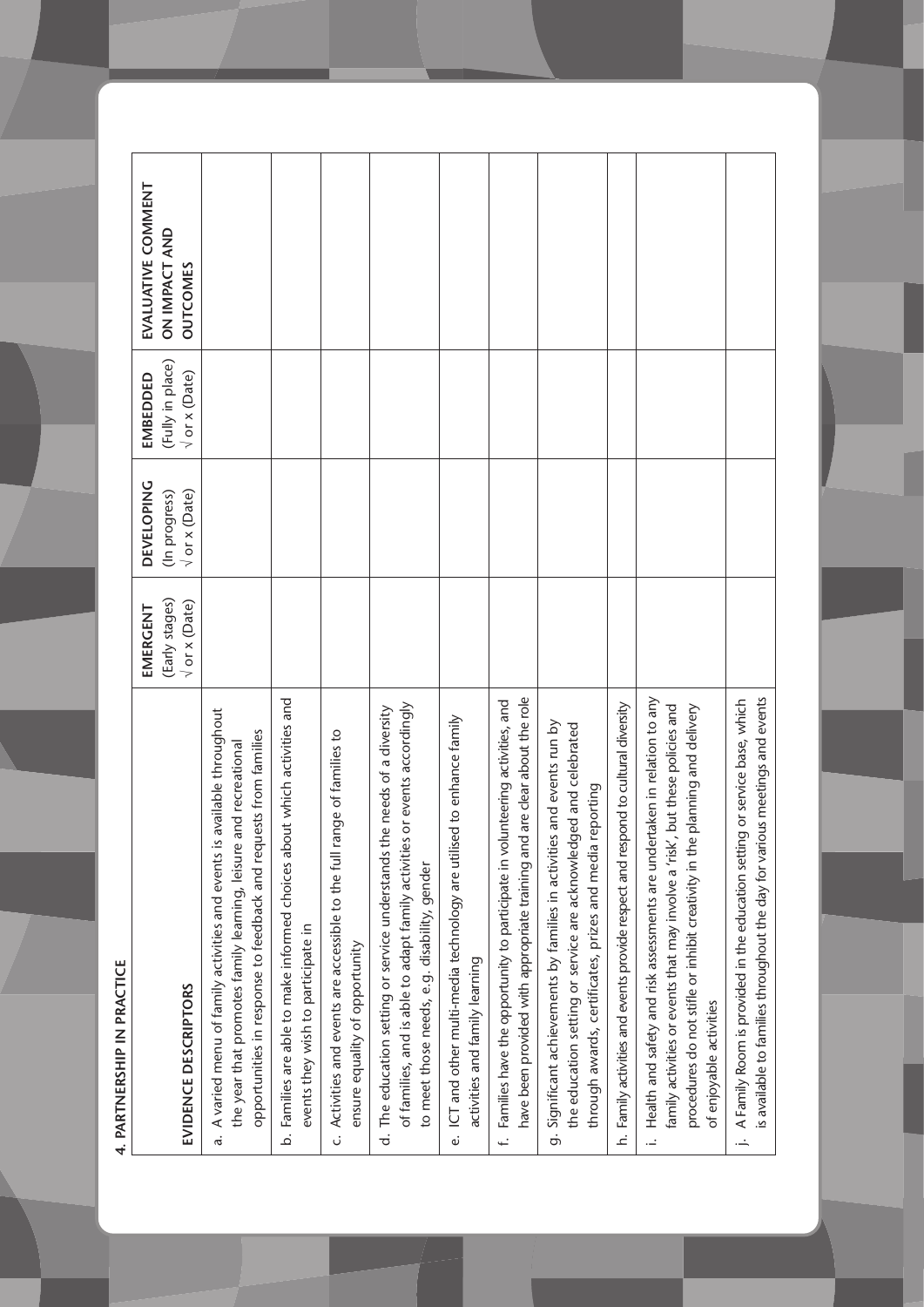5. EARLY INTERVENTION **5. EARLY INTERVENTION**

| EVALUATIVE COMMENT<br><b>ON IMPACT AND</b><br><b>OUTCOMES</b>   |                                                                                                                                                                                                                   |                                                                                                                                                                                                  |                                                                                                                                                  |                                                                                                                                                         |                                                                                                                                    |                                                                                                                                                                |                                                                                                                                      |                                                                                                                                                                                                      |                                                                                                                                                                                                   |                                                                                                                       |
|-----------------------------------------------------------------|-------------------------------------------------------------------------------------------------------------------------------------------------------------------------------------------------------------------|--------------------------------------------------------------------------------------------------------------------------------------------------------------------------------------------------|--------------------------------------------------------------------------------------------------------------------------------------------------|---------------------------------------------------------------------------------------------------------------------------------------------------------|------------------------------------------------------------------------------------------------------------------------------------|----------------------------------------------------------------------------------------------------------------------------------------------------------------|--------------------------------------------------------------------------------------------------------------------------------------|------------------------------------------------------------------------------------------------------------------------------------------------------------------------------------------------------|---------------------------------------------------------------------------------------------------------------------------------------------------------------------------------------------------|-----------------------------------------------------------------------------------------------------------------------|
| (Fully in place)<br>$\sqrt{or} \times (Date)$<br>EMBEDDED       |                                                                                                                                                                                                                   |                                                                                                                                                                                                  |                                                                                                                                                  |                                                                                                                                                         |                                                                                                                                    |                                                                                                                                                                |                                                                                                                                      |                                                                                                                                                                                                      |                                                                                                                                                                                                   |                                                                                                                       |
| <b>DEVELOPING</b><br>$\sqrt{or} \times (Date)$<br>(In progress) |                                                                                                                                                                                                                   |                                                                                                                                                                                                  |                                                                                                                                                  |                                                                                                                                                         |                                                                                                                                    |                                                                                                                                                                |                                                                                                                                      |                                                                                                                                                                                                      |                                                                                                                                                                                                   |                                                                                                                       |
| (Early stages)<br>$\sqrt{or}$ x (Date)<br>EMERGENT              |                                                                                                                                                                                                                   |                                                                                                                                                                                                  |                                                                                                                                                  |                                                                                                                                                         |                                                                                                                                    |                                                                                                                                                                |                                                                                                                                      |                                                                                                                                                                                                      |                                                                                                                                                                                                   |                                                                                                                       |
| EVIDENCE DESCRIPTORS                                            | Children and/or young people are equipped with the skills to prepare<br>them for family life and family responsibilities in the future, e.g.<br>resilience, emotional intelligence, life skills, key skills<br>a. | relationships, of an excess of drugs, alcohol, smoking and domestic<br>b. Children and/or young people know the negative impact on family<br>violence by any family member, including themselves | nderstand and accept<br>ng in our society<br>why there are different types of families existin<br>c. Children and/or young people know about, ur | d. Children and/or young people have access to positive family role models<br>family relationships<br>and learn about positive parenting and productive | A comprehensive induction programme is offered to any new families<br>joining the education setting's or service's community<br>نه | Early intervention by a range of accessible family services is available to<br>support and help those families who are under stress or vulnerable<br>$\ddot{}$ | The education setting or service utilises appropriate strategies and<br>approaches early on to engage 'hard to reach' families<br>တ် | external agencies to meet the needs of families who are experiencing<br>h. The education setting or service works promptly in partnership with<br>difficulties in coping with their children at home | another education setting or service, e.g. from school to FE college or<br>Idren are moving on to<br>Families are supported early on when their chi<br>from child to adult services<br>$\ddot{=}$ | are identified early on and<br>Barriers impeding family partnership working<br>minimised or removed<br>$\overline{a}$ |